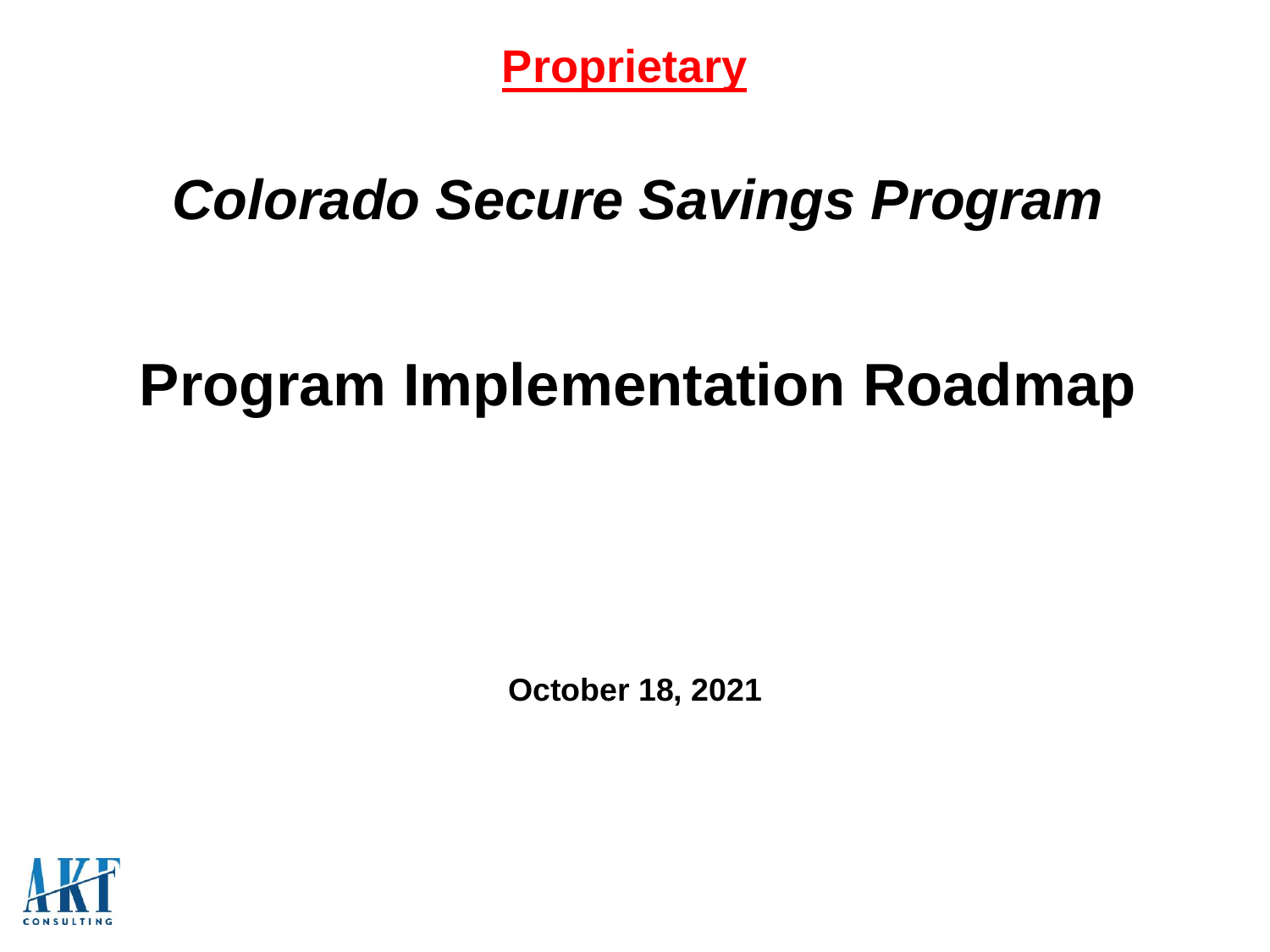#### **Colorado Program Development Phases**



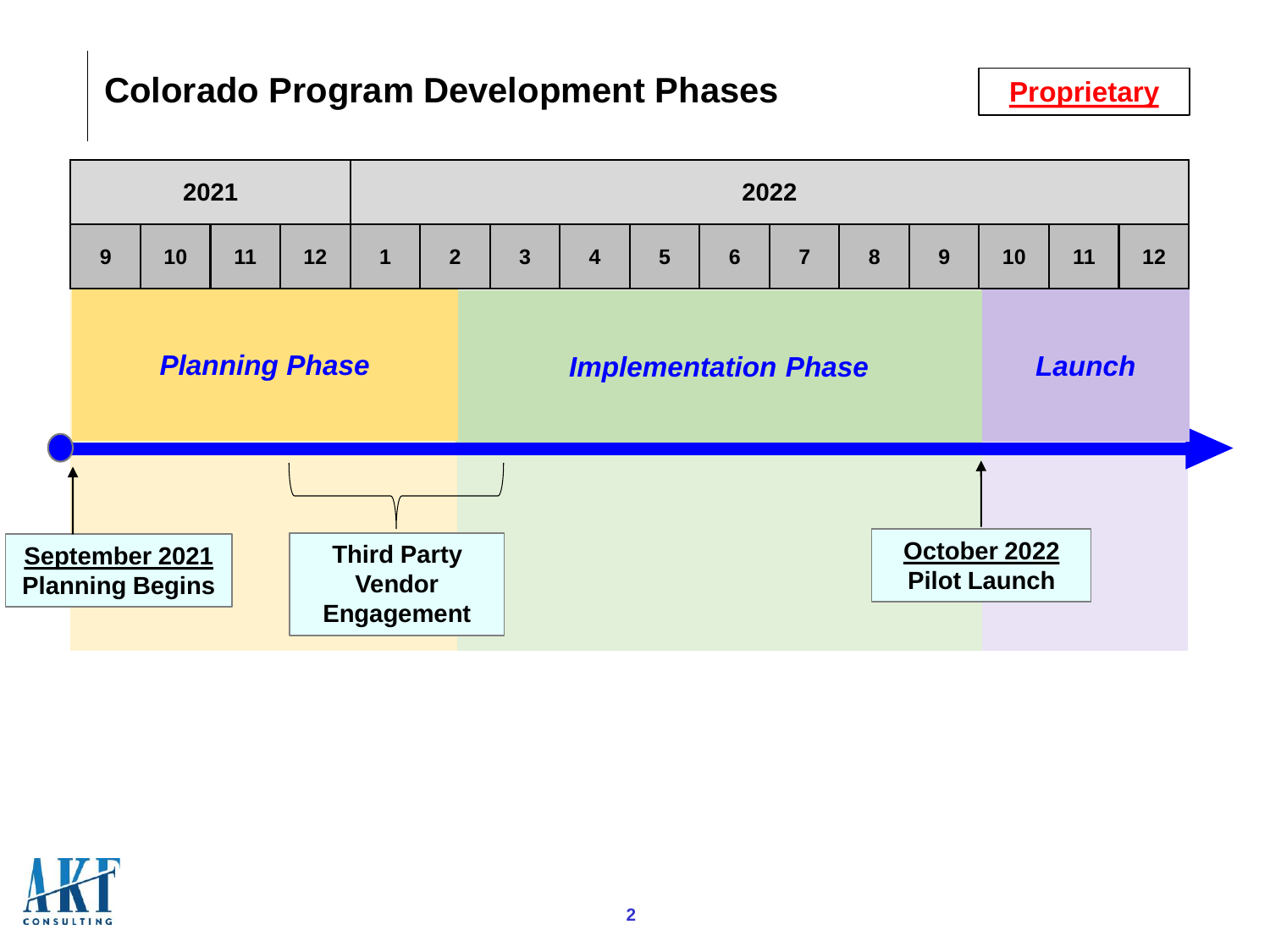## **Preliminary Program Timeline**

|                                                                             | 2021 |    |    | 2022 |              |                |                |                         |   |   |                |   |   |    |    |                 |
|-----------------------------------------------------------------------------|------|----|----|------|--------------|----------------|----------------|-------------------------|---|---|----------------|---|---|----|----|-----------------|
|                                                                             | 9    | 10 | 11 | 12   | $\mathbf{1}$ | $\overline{2}$ | $\overline{3}$ | $\overline{\mathbf{4}}$ | 5 | 6 | $\overline{7}$ | 8 | 9 | 10 | 11 | 12 <sub>2</sub> |
| <b>Program Design</b>                                                       |      |    |    |      |              |                |                |                         |   |   |                |   |   |    |    |                 |
| <b>Partnership Opportunity</b>                                              |      |    |    |      |              |                |                |                         |   |   |                |   |   |    |    |                 |
| <b>Program Modeling</b>                                                     |      |    |    |      |              |                |                |                         |   |   |                |   |   |    |    |                 |
| <b>Investment Design and</b><br><b>Policy Statement</b>                     |      |    |    |      |              |                |                |                         |   |   |                |   |   |    |    |                 |
| <b>Program Administration</b><br><b>Services</b>                            |      |    |    |      |              |                |                |                         |   |   |                |   |   |    |    |                 |
| <b>Investment Management</b><br><b>Services</b>                             |      |    |    |      |              |                |                |                         |   |   |                |   |   |    |    |                 |
| <b>Participant Marketing, Financial</b><br><b>Education and Disclosures</b> |      |    |    |      |              |                |                |                         |   |   |                |   |   |    |    |                 |
| Implementation                                                              |      |    |    |      |              |                |                |                         |   |   |                |   |   |    |    |                 |

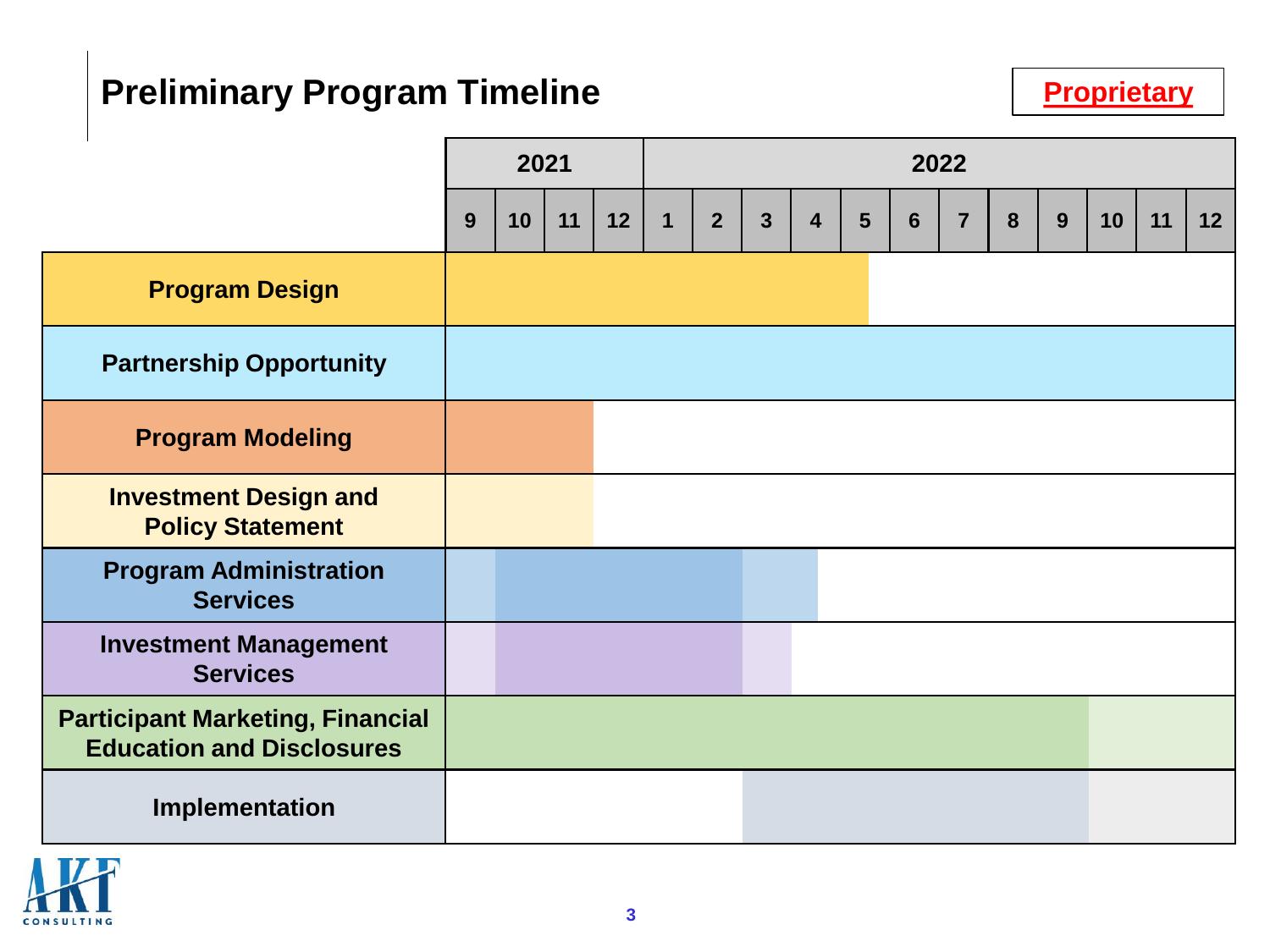## **Program Components**

|                                          | <b>Overview of Elements</b>                                                                                                                                           | <b>Resources</b>                                                    |
|------------------------------------------|-----------------------------------------------------------------------------------------------------------------------------------------------------------------------|---------------------------------------------------------------------|
| <b>Program Design</b>                    | • Draft initial Program design<br>• Stakeholder meetings<br>• Board approval of Program design<br>• Regulatory approvals                                              | <b>Executive Director</b><br>$\bullet$<br><b>Board</b><br>$\bullet$ |
| <b>Partnership</b><br><b>Opportunity</b> | <b>Discuss interest with other States</b><br>• Assess impact on Program design,<br><b>Administrative and Investment</b><br><b>Management Services (including RFP)</b> | <b>Executive Director</b><br>$\bullet$<br><b>Board</b><br>$\bullet$ |

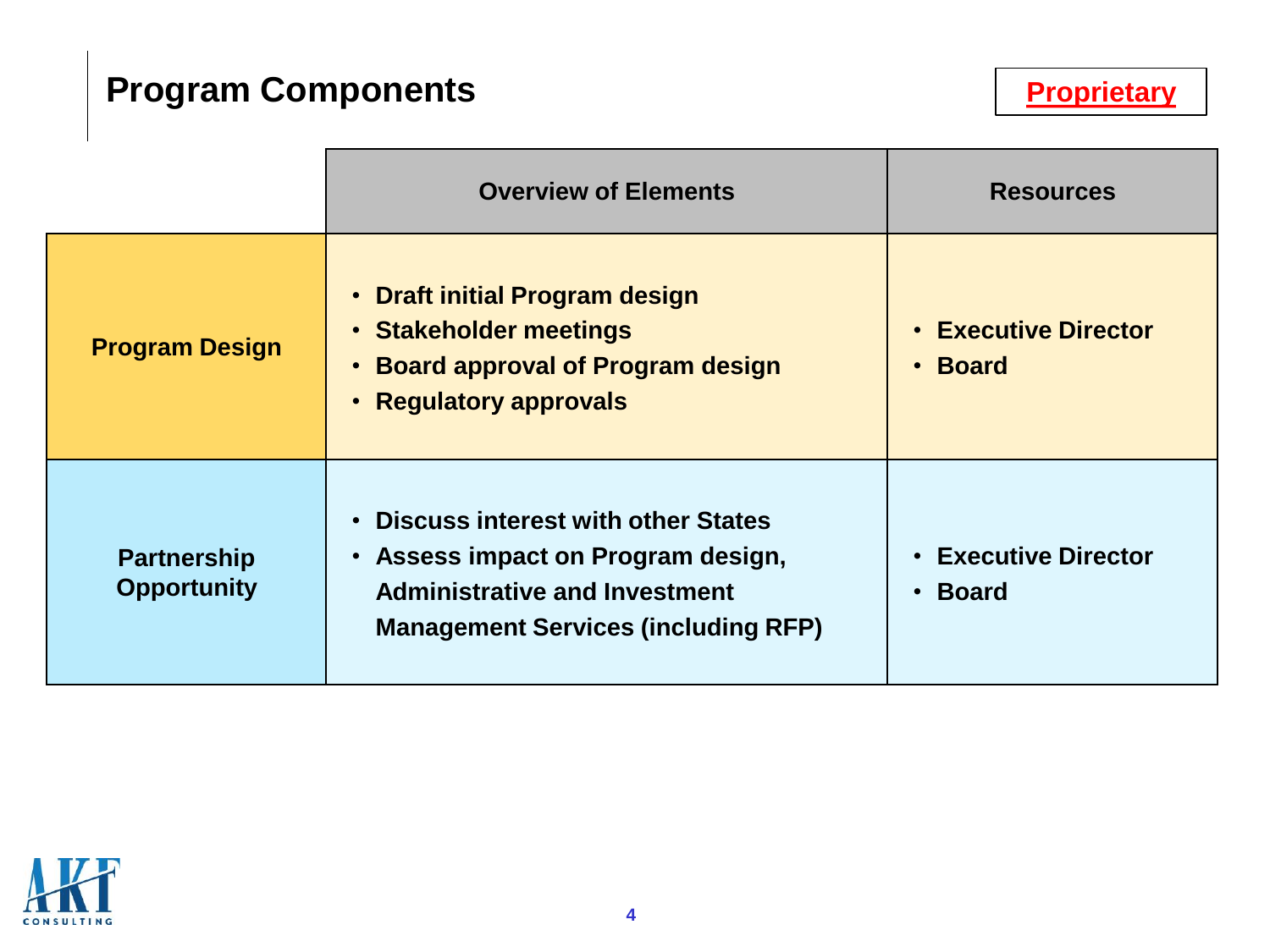## **Program Components, cont'd**

|                                                              | <b>Overview of Elements</b>                                                                                                                                                                                                 | <b>Resources</b>                                                                               |
|--------------------------------------------------------------|-----------------------------------------------------------------------------------------------------------------------------------------------------------------------------------------------------------------------------|------------------------------------------------------------------------------------------------|
| <b>Program Modeling</b>                                      | • Confirm State funding related to Program<br><b>costs</b><br>• Establish baseline information for<br><b>Program Administration RFP</b><br>• Create financial model to determine fees<br>necessary to support Program costs | <b>• Executive Director</b><br>• Program Consultant,<br>as applicable                          |
| <b>Investment Design</b><br>and Policy Statement<br>(''IPS") | • Evaluate and determine investment design<br>• Develop IPS<br>• Board approval of design and adoption of<br><b>IPS</b>                                                                                                     | • Executive Director<br><b>Investment Consultant</b><br>$\bullet$<br><b>Board</b><br>$\bullet$ |

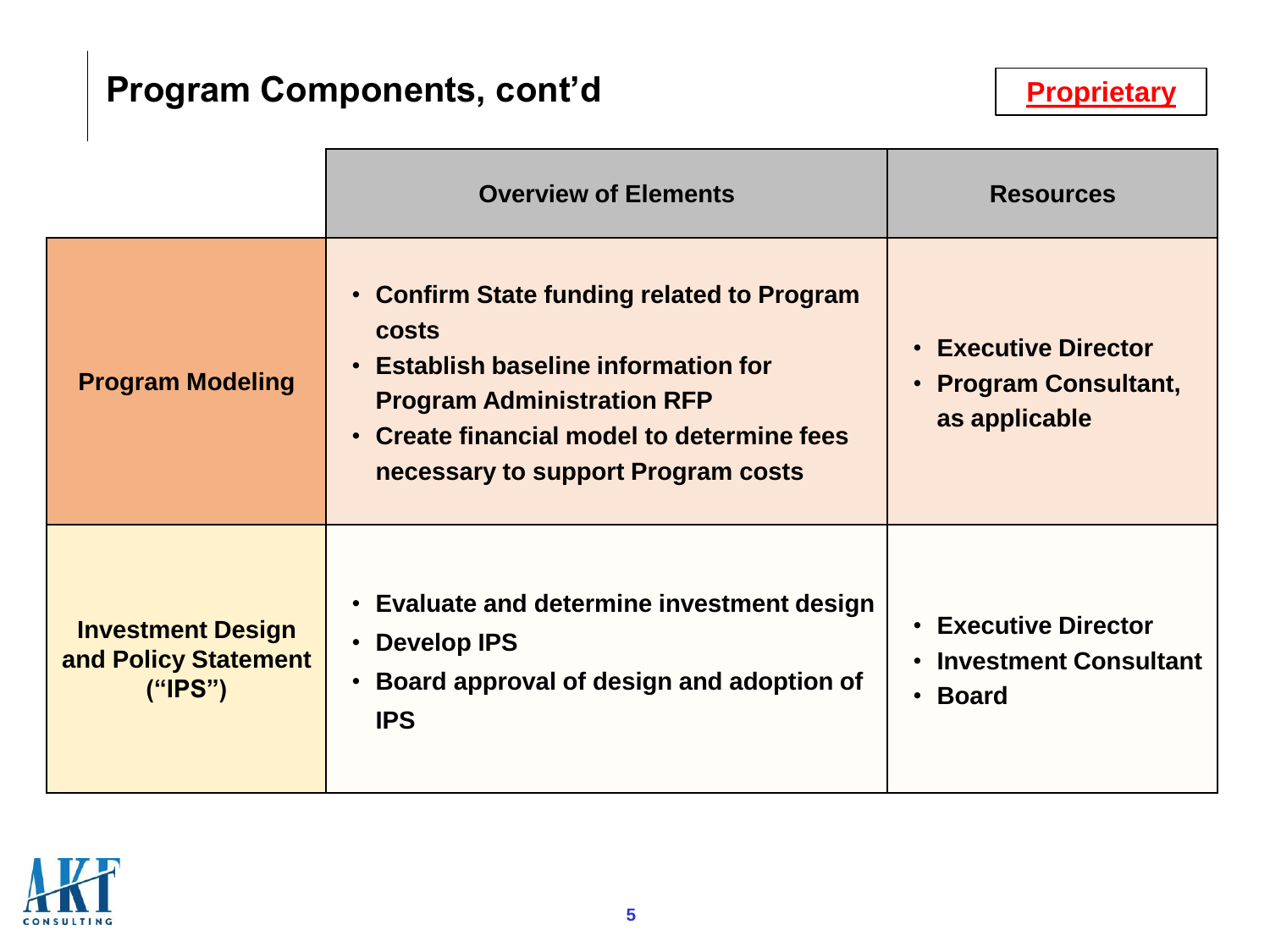## **Program Components, cont'd**

|                                                           | <b>Overview of Elements</b>                                                                                                                                             | <b>Resources</b>                                                                                                                                                                    |
|-----------------------------------------------------------|-------------------------------------------------------------------------------------------------------------------------------------------------------------------------|-------------------------------------------------------------------------------------------------------------------------------------------------------------------------------------|
| Program<br><b>Administration</b><br><b>Services</b>       | • Program Administrator outreach<br><b>Program Administration RFP and selection</b><br><b>Board approval</b><br><b>Contract with Program Administrator</b><br>$\bullet$ | <b>Executive Director</b><br><b>Program Consultant</b><br>$\bullet$<br><b>State Purchasing and</b><br>$\bullet$<br><b>Contracts Office</b><br>("SPCO")<br><b>Board</b><br>$\bullet$ |
| <b>Investment</b><br><b>Management</b><br><b>Services</b> | • Investment Manager outreach<br>Investment Management RFP and selection<br>$\bullet$<br><b>Board approval</b><br><b>Contract with Investment Managers</b><br>$\bullet$ | <b>Executive Director</b><br>$\bullet$<br><b>Investment Consultant</b><br>$\bullet$<br>· SPCO<br><b>Board</b><br>$\bullet$                                                          |

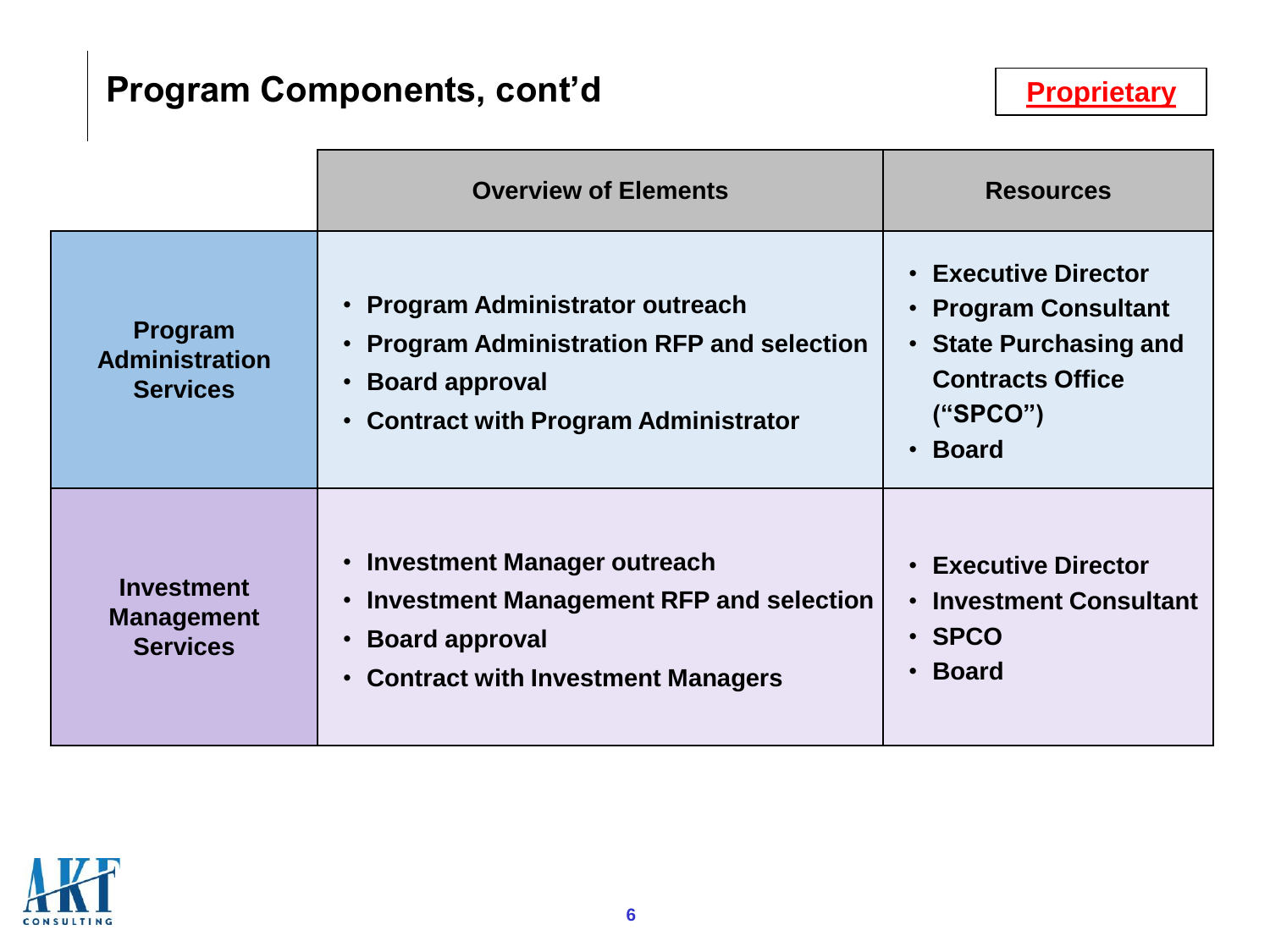## **Program Components, cont'd**

|                                                                                                 | <b>Overview of Elements</b>                                                                                                                                                                                                                                                                                                                                     | <b>Resources</b>                                                                                                                                           |
|-------------------------------------------------------------------------------------------------|-----------------------------------------------------------------------------------------------------------------------------------------------------------------------------------------------------------------------------------------------------------------------------------------------------------------------------------------------------------------|------------------------------------------------------------------------------------------------------------------------------------------------------------|
| <b>Participant</b><br><b>Marketing, Financial</b><br><b>Education and</b><br><b>Disclosures</b> | Develop marketing and communication<br>$\bullet$<br>strategy<br><b>Strategic Marketing Agency RFP</b><br>$\bullet$<br><b>Financial education providers outreach</b><br>$\bullet$<br><b>General awareness and financial</b><br>$\bullet$<br>education campaigns<br>Design and produce marketing materials<br>$\bullet$<br>Draft and release disclosure materials | <b>Executive Director</b><br>$\bullet$<br><b>Marketing Agency</b><br>$\bullet$<br><b>Program Administrator</b><br>$\bullet$<br><b>Board</b><br>$\bullet$   |
| Implementation                                                                                  | Develop implementation timeline and<br>$\bullet$<br>various launch phases<br>Perform necessary platform development<br>$\bullet$<br>based on Program requirements<br><b>Launch Pilot and various Waves</b>                                                                                                                                                      | <b>Executive Director</b><br>$\bullet$<br><b>Program Administrator</b><br>$\bullet$<br><b>Program Consultant</b><br>$\bullet$<br><b>Board</b><br>$\bullet$ |

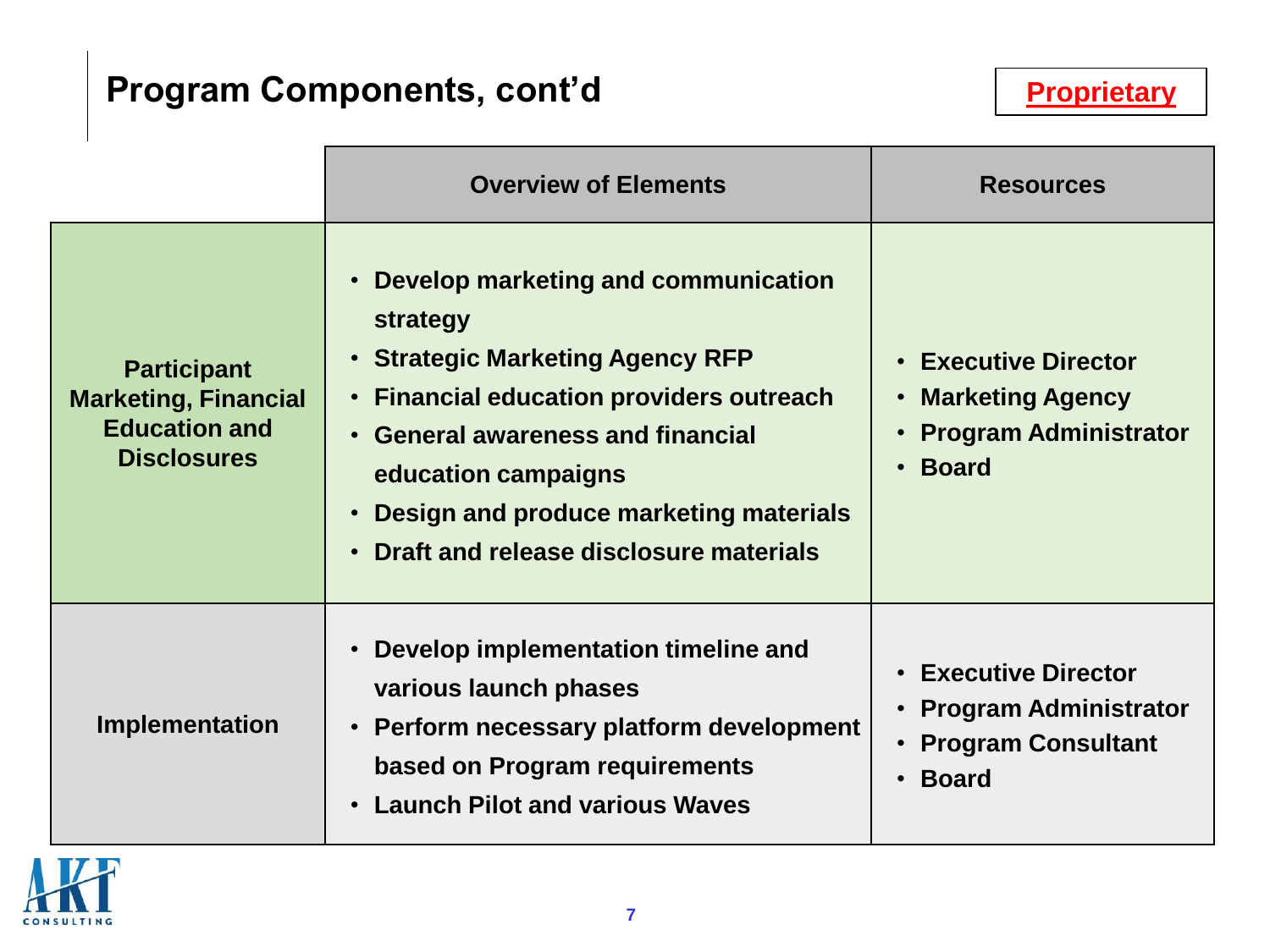#### **Near-Term Next Steps**

- **Finalize key Program design elements for purposes of the Program Administrator RFP**
- **Review approach to Program modeling**
- **Adopt an Investment Policy Statement**
- **Continue Program Administrator and Investment Manager outreach**